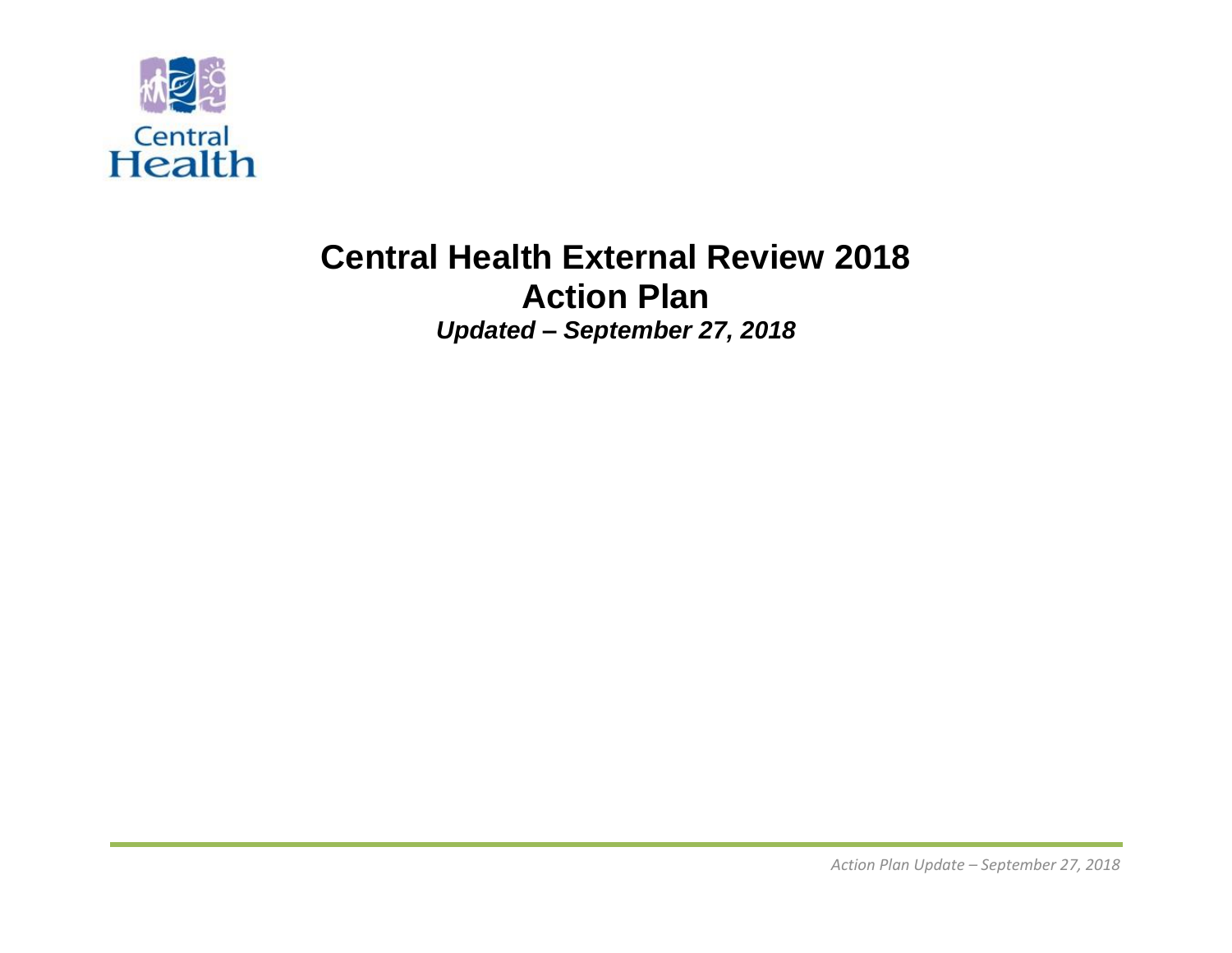# **ACTION PLAN Central Health External Review and Recommendations**

#### **Introduction**

On May 17, 2018 the Honourable John Haggie, Minister of Health and Community Services, released the Central Regional Health Authority external review report. It included 32 recommendations to address governance, leadership, clinical management, relationships, succession planning, and community engagement.

An implementation steering committee was created to oversee implementation of the report's recommendations. Committee membership includes representatives from Central Health's Board of Trustees, Memorial University's Faculty of Medicine, and the Department of Health and Community Services, with external review lead Dr. Vaughan acting as an advisor.

The committee met to review the recommendations, assess the status of each recommendation, and develop an action plan to move the recommendations forward.

Directly responding to the external review recommendations, the action plan has three goals:

- 1. Support Central Health in cultivating and fostering a culture that lives its values of compassion, accountability, respect, equity, and safety.
- 2. Enable the continued development and implementation of a person- and family-centred care approach, regional programs and services, collaborative practice, and respectful workplaces.
- 3. Serve as the basis for regular reporting to the Department of Health and Community Services, and the public.

# **NOTE**

In developing the Action Plan, you will note that there are several activities listed for each of the recommendations that are aimed to address the intent of the recommendations. Where there was a need to have additional information regarding the intent of the recommendation, Dr. Vaughan was consulted and the interpretation of the intent of the recommendation is contained in this action plan.

**The action items listed have associated timelines that reflect when an action has commenced and should not be read as when an action is to be completed**. A legend is developed to align with the status of the actions: Green -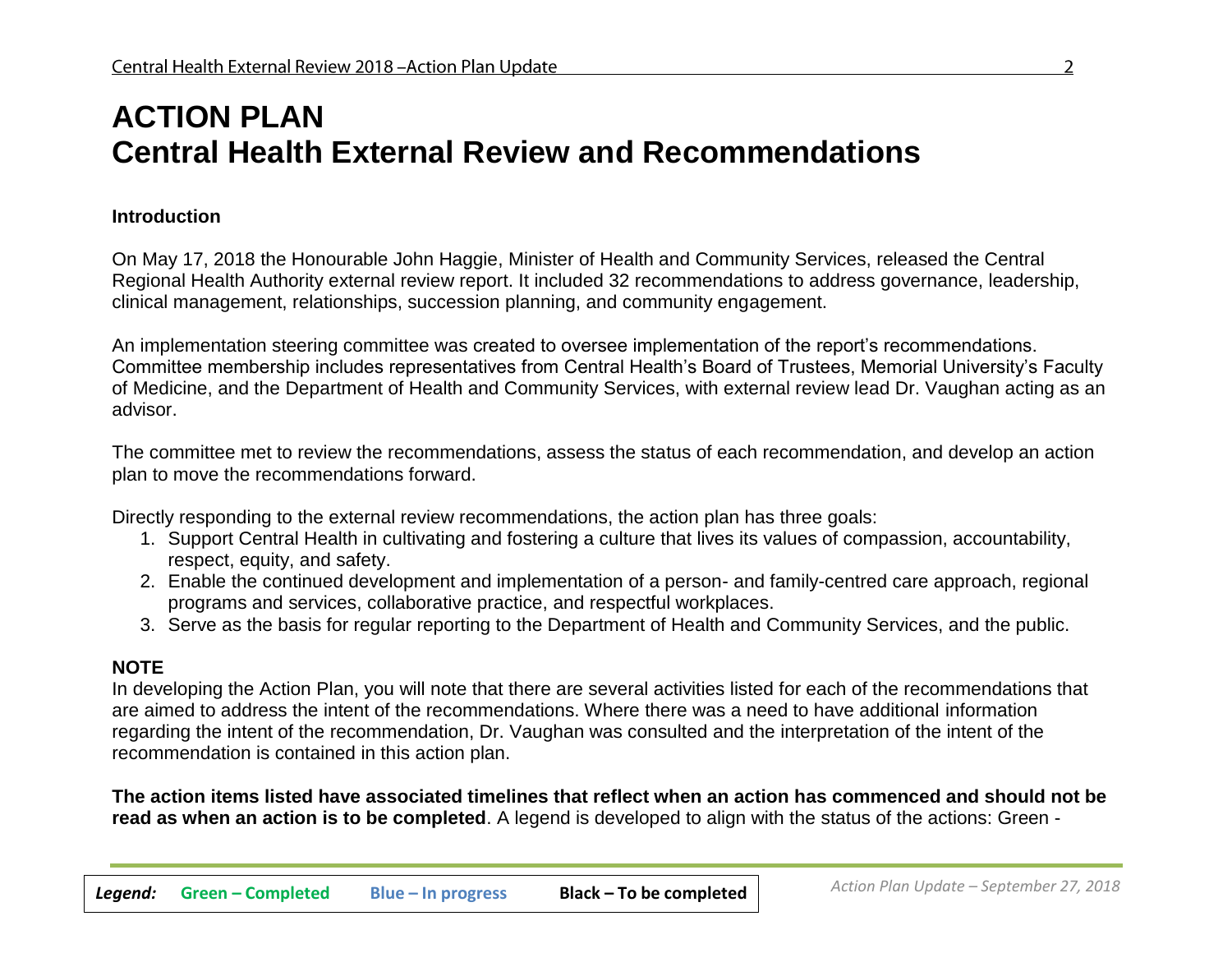actions that are completed, Blue - actions that are in progress, and Black - actions that are yet to be completed. Worthy to note, some of the actions in the action plan are newly developed initiatives/strategies, while others originated before the external review. For instance, some of the actions include initiatives Central Health began before the external review (e.g. organizational culture of civility and respect, programmatic approach to clinical services across the RHA, Primary Health Care collaborative care, new Central Health website implementation of recommendations from security review, etc.). Many of these actions are listed as ongoing while other actions listed are commencing based upon the timeline identified in the plan.

Leads have been identified throughout the action plan, which are individuals throughout the organization that are accountable for the overall leadership of the actions identified below and the reporting back to the committee on the status of the action.

It should also be noted that the Central Health External report completed by Dr. Vaughan does not have recommendations listed in a sequential number and their recommendations reflect the sections of the report where recommendations are noted. For instance, there is no recommendations in section 1, 2 or 8 of the report. To be consistent with the recommendations of the external review, the numbering aligns with the recommendation numbering as identified in the report.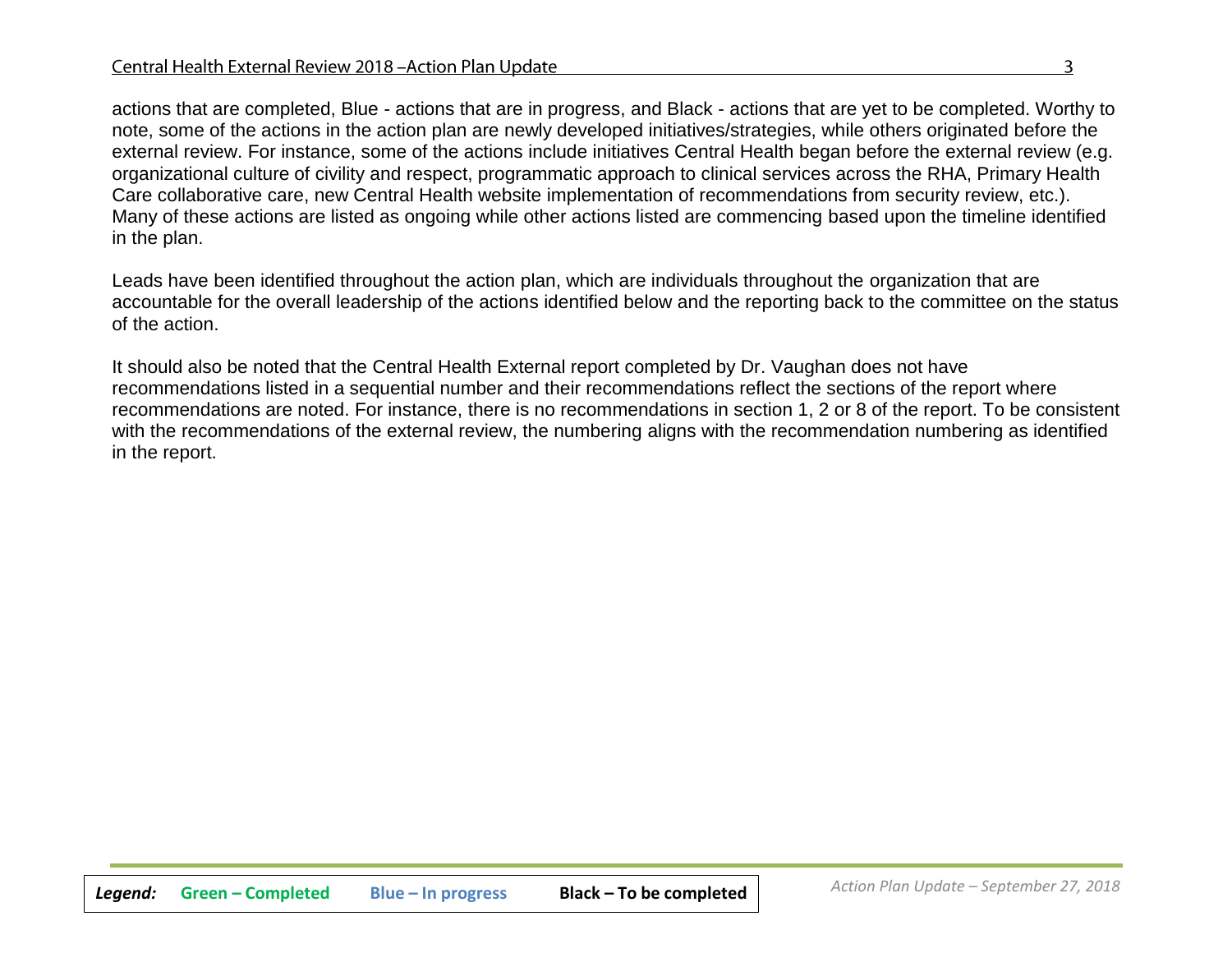# **GOVERNANCE**

#### **3.0**

**Government should incentivize collaboration between the municipalities of Grand Falls-Windsor and Gander.**

#### **Interpretation**

Dr. Vaughan clarified that this recommendation should be focused on developing robust Primary Health Care (PHC) Networks in Gander and GF-W. These networks would have a full team of health care professional (physicians, social workers, nurses, dietitians, etc.) that are focused on the needs of the community. He further explained that money to support the Primary Health Care Network will help make this happen. The need to move away from institutional focus and to focus on the need of the population was identified.

#### **Actions**

- Establish Community Advisory Committees (CACs) in Gander and Grand Falls Windsor. (summer/fall 2018)
- Engage with HCS senior leadership to ensure alignment between CH PHC plans/initiatives and provincial vision for PHC. (fall 2018)
- Engage with Shalloway Primary Health Care Network to identify alignments and opportunities. (fall 2018/winter 2019)
- Involve Gander and Grand Falls-Windsor in next environmental scan (community health needs assessment) as part of next strategic planning process. (winter 2019)
- Review all PHC initiatives, and identify ways to involve stakeholders (e.g. municipalities, CACs, Memorial University Faculty of Medicine, etc.). (ongoing)

#### **Lead**

VP Patient Services and Chief Nursing Office

#### **3.1**

**The Board should focus its role on oversight of management – healthy tension is desirable.**

Note: Actions under this recommendation should be reviewed with actions under recommendation 3.6. **Actions**

- Introduce new CEO report to the board format. (spring 2018)
- Review current Board orientation binder and sessions. (summer/fall 2018)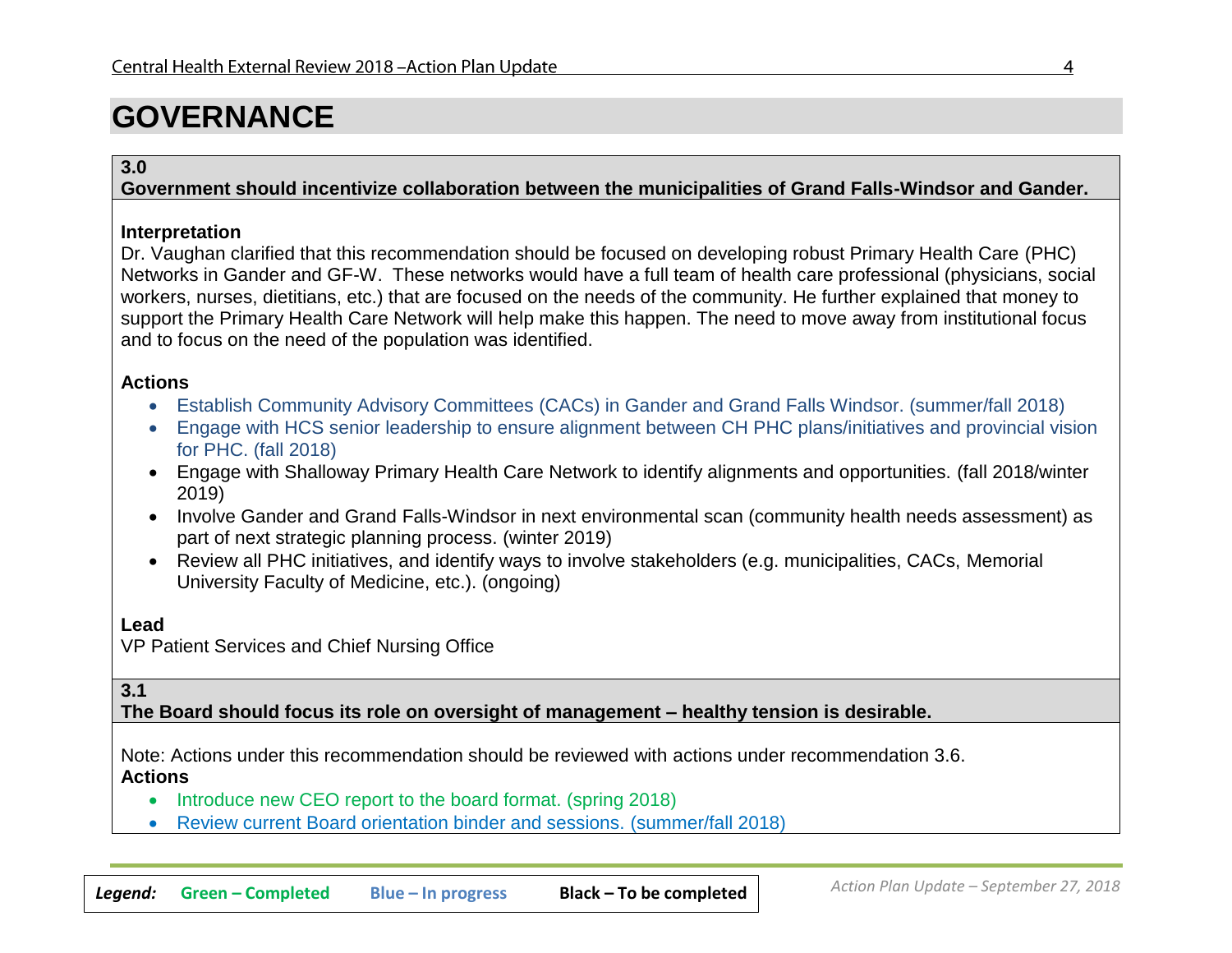- Explore provincial orientation for new Boards and Trustees. (fall 2018)
- Develop tools for Board Trustees (e.g. client relations referral cards, speaking points, etc.). (winter 2019)
- Re-administer the Accreditation Canada Governance Standards and self-assessment governance functioning tool and develop and action plan. (winter 2019)
- Board chair to lead discussion with trustees about roles and characteristics of a governance board. (winter 2019) o Following discussion, develop survey for consensus on trustee roles and responsibilities. (winter/spring 2019)
- Develop educational needs survey for board members. (winter/spring 2019)

CEO

# **3.2**

**The Board develop a communication strategy a) internally for staff and physicians, and b) externally with communities to increase transparency of the Board decision-making process.**

Note: Actions under this recommendation should be reviewed with actions under recommendation 3.1 and 3.4.

#### **Actions**

- Update RHA communications plans to include consideration of the role of the Board in significant communication initiatives (e.g. service/program changes, crisis communications, etc.). (ongoing)
- Include significant board decisions in internal and external communications plans. (ongoing)
- Discuss development of Stakeholder Relations Committee of the Board.

#### **Lead**

Director of Communications

#### **3.3**

**Medical Staff Bylaws changes are required to remove CEO as final authority for approval of credentialing and privileging of physicians. The responsibility for credentialing and privileging of physicians should be a Board responsibility based on the recommendations of the RHA Credentials Committee.**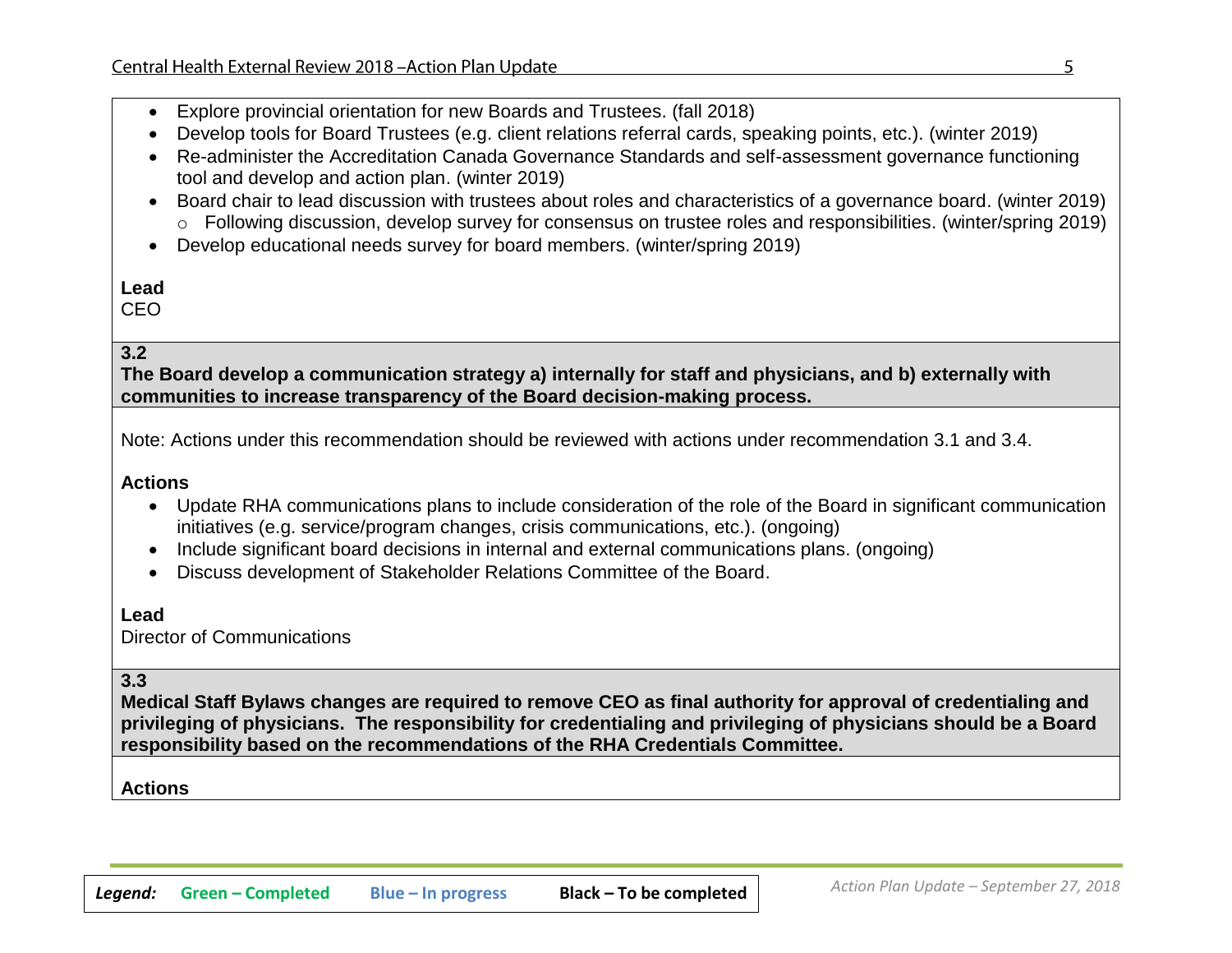• Contract with legal counsel to draft proposed changes to current medical staff by-laws to remove the CEO as final authority for approval of credentials. (summer/fall 2018)

**Lead**

VP Medical Services

#### **3.4**

**Amend Board Bylaws to open meetings to the public beyond the annual meeting. In camera meetings should be confined to matters pertaining to finance, legal and human resource issues only.**

#### **Actions**

- Consult with legal re: public disclosure of agendas, minutes, reports, etc. (summer/fall 2018)
- Governance committee of the board to review current Board bylaws. (fall 2018)
- Develop new agenda format for board meetings. (fall 2018)
- First open board meeting to be held before December 31, 2018.

#### **Lead**

Director of Communications Governance Committee of the Board

## **3.5**

**The Board should devote at least one meeting annually to risk assessment and risk mitigation.** 

#### **Actions**

- Update the board on current risk management and mitigation policies and practices in place at the RHA as outlined in the Central Health Risk Management Plan 2018-2020. (fall 2018)
- Review compliance statement provided by the CEO to the Board and increase reporting from once a year to quarterly. (fall 2018/winter 2019)
- Ensure that risk mitigation initiatives are reported quarterly to the Board through the organization's new balanced scorecard. (winter 2019)

#### **Lead**

VP Finance and Infrastructure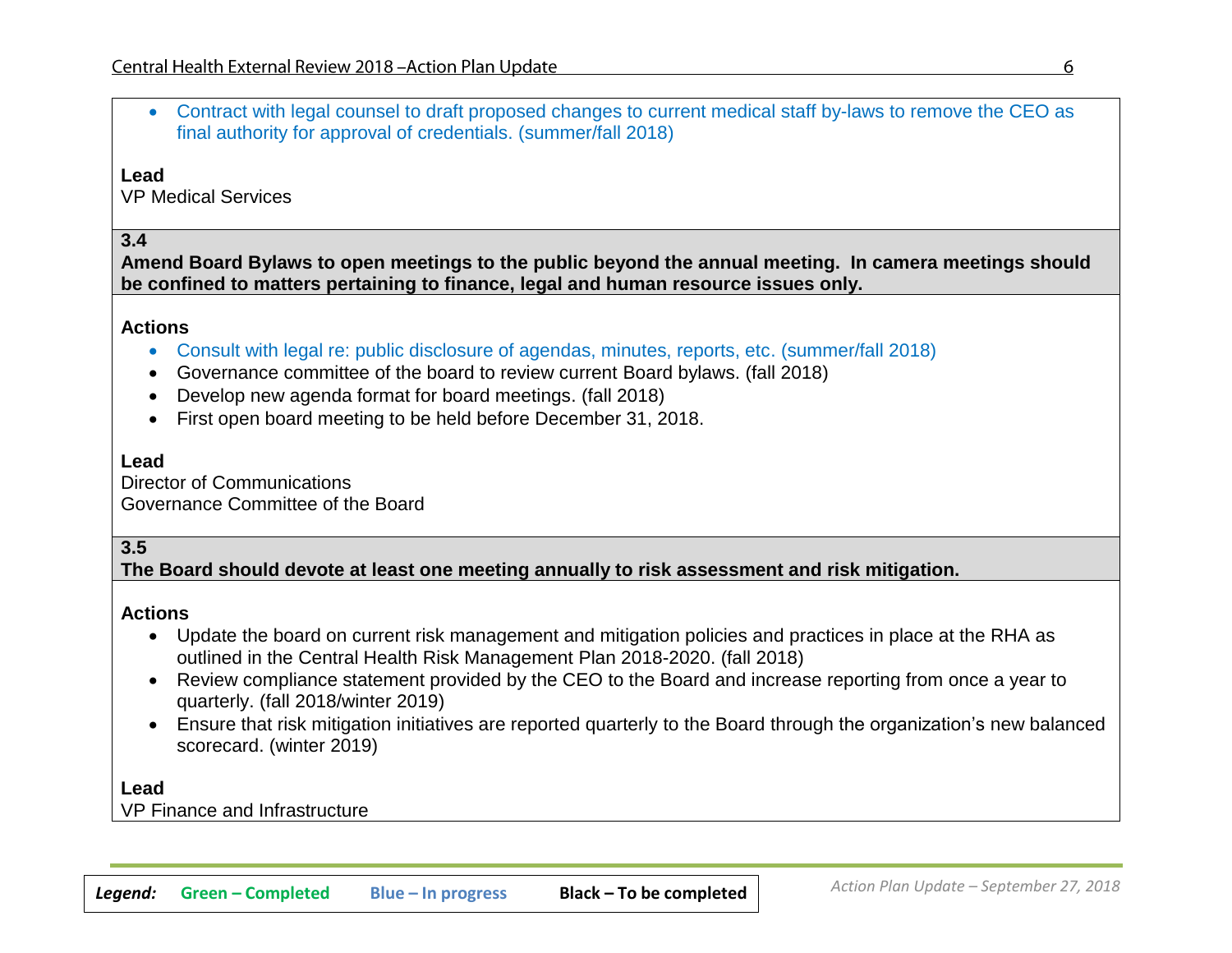# **3.6**

**The Board invest in governance training such as the Institute of Corporate Directors program.** 

Note: Actions under this recommendation should be reviewed with actions under recommendation 3.1.

#### **Actions**

- Review orientation binder and education sessions provided to the Board in 2016-2017. (fall 2018)
- Explore Institute of Corporate Directors (ICD) corporate membership. (fall 2018)
- Board members to enroll in Directors Education Program session offered by the ICD *Overseeing Strategy: A Framework for Boards of Directors.* (fall 2018)
- Partner with the DHCS to deliver Board education on the *RHA Act* and the Board's role in patient safety. (fall 2018)
- Develop education needs assessment survey. (winter 2019)
- Work with other RHA's to develop provincial approach to board orientation. (winter 2019)

# **Lead**

CEO

# **3.7**

**The Board hold management accountable for measurable improvement in organizational culture civility and respect.**

- Promote and support Excellence Canada's Guarding Minds sessions and survey. (ongoing. Next survey: winter 2019)
- Continue to promote and support *Trust Your Canary* civility and respect sessions. (ongoing)
- Continue to support and advance the LEADS Framework. (ongoing)
- Continue with development of balanced scorecard, and include cultural indicators (e.g. numbers of harassment claims, exit interviews etc.). (ongoing)
- Identify best practices for tools and indicators of culture. (fall 2018)
- Identify best practices for tools and indicators of culture to support implementation of the Wellness Plan. (fall 2018)
- Participate in new provincial (all RHAs) AON employee engagement survey. (Expected survey fall 2019/winter 2020)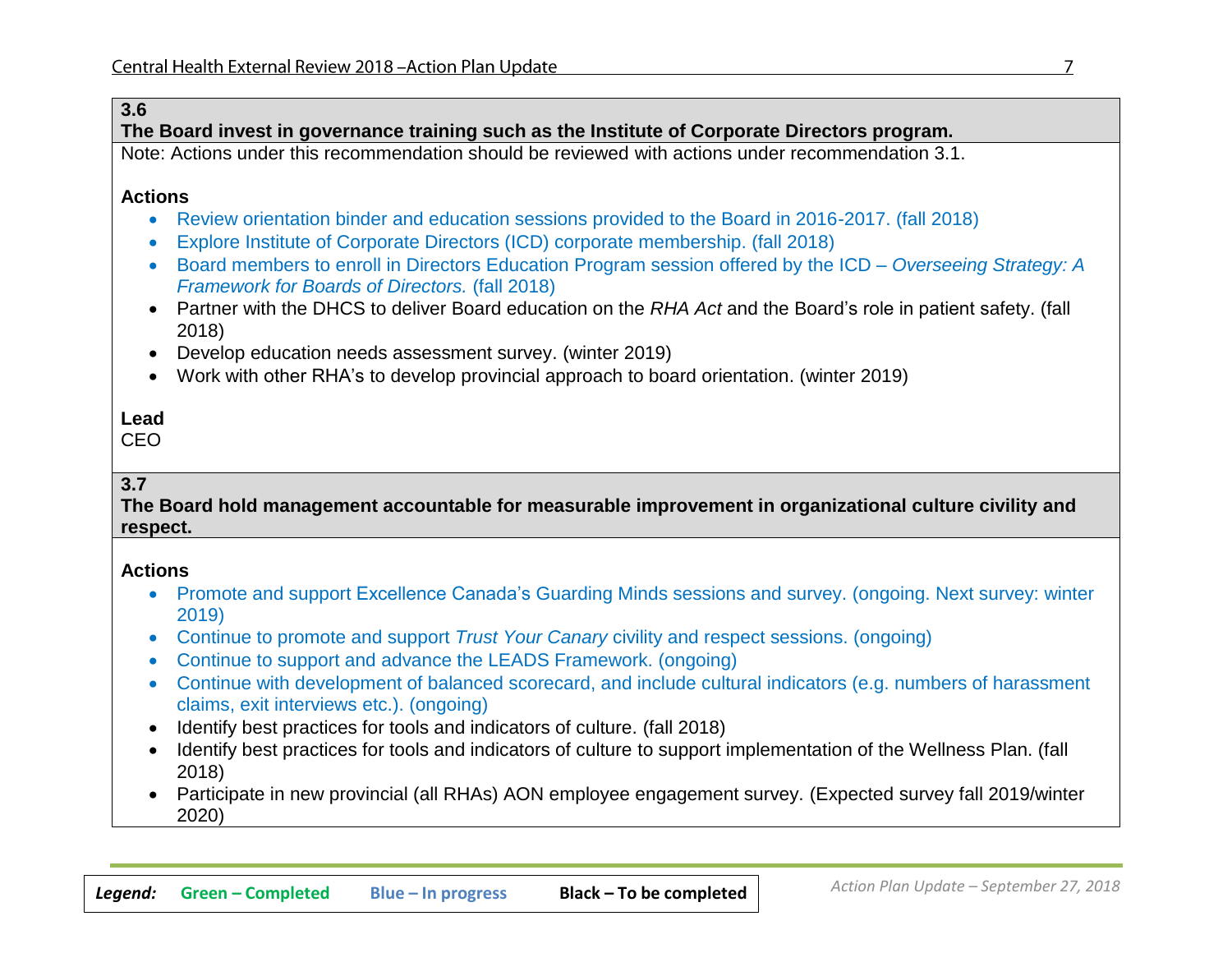VP Human Resources

# **LEADERSHIP**

## **4.1**

**All physician leaders should complete the Physician Manager Institute (PMI) leadership program. While physicians gain tremendous knowledge in medical school to become skilled physicians, management leadership skills are often learned on the job which is not the best way to address issues of increasing complexity especially HR issues and conflict resolution.**

#### **Actions**

- Provide input to the Steering Committee on the development of the Advanced Physician Management and Leadership program. (fall 2018)
- Support physicians to participate in the Gardiner Institute Physician Management and Leadership Program. (fall 2018)
- Include requirement to complete physician leadership education in all physician leader job descriptions. (fall 2018/winter 2019)
- Support physicians to participate in the *Crucial Conversations* sessions. (fall 2018/winter 2019)

#### **Lead**

VP Medical Services

# **4.2**

**All hiring should be posted and completed through Human Resources. Hiring should be based on defined competencies (knowledge, skills, management experience). There is nothing more destructive to morale than the perception that a position has been awarded on anything other than merit.**

#### **Actions**

• Direction to Human Resources reaffirmed that all job competitions, with the exceptions of management realignments and union-approved postings (e.g. less than 13 weeks, etc.), must be posted. (summer 2018)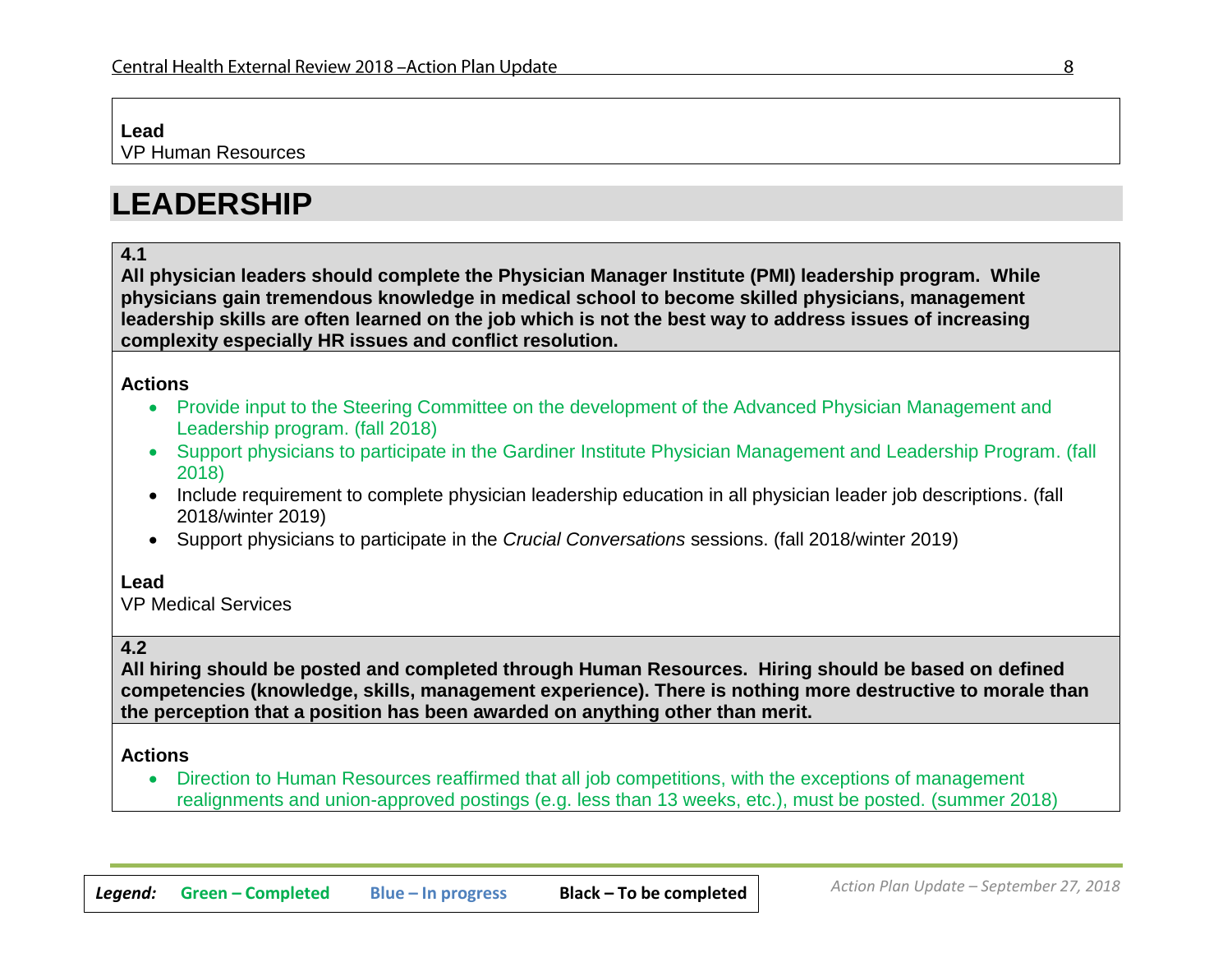• Any exceptions to the postings of job competitions must have prior written approval by Senior Leadership. (summer 2018)

**Lead**

VP Human Resources

### **4.3**

**There should be a full-time Vice President of Medicine for the RHA. The recruitment process should be open, transparent and free of perception of bias.**

#### **Actions**

- Contract with a physician advisor to assist with the implementation of recommendations focused on medical staff and medical staff by-laws. (summer 2018)
- Discuss posting for full-time Vice President, Medical Services once a permanent CEO is hired.

# **Lead**

CEO

# **4.4**

**Human Resource leadership should make a concerted effort to be visible, get out of their offices and talk to and listen to staff where staff works on a daily basis.**

#### **Actions**

- Review current departmental structure and approach to HR operations. (fall 2018/winter 2019)
- Explore regional business partners approach. (fall 2018/winter 2019)
- Schedule and promote regular HR business partner visits to all Central Health facilities. (fall 2018/winter 2019)

#### **Lead**

VP Human Resources

## **4.5**

**Develop a Central Health medical co-leadership model with the assistance of Memorial University Medical School and the Newfoundland and Labrador Medical Association (NLMA).**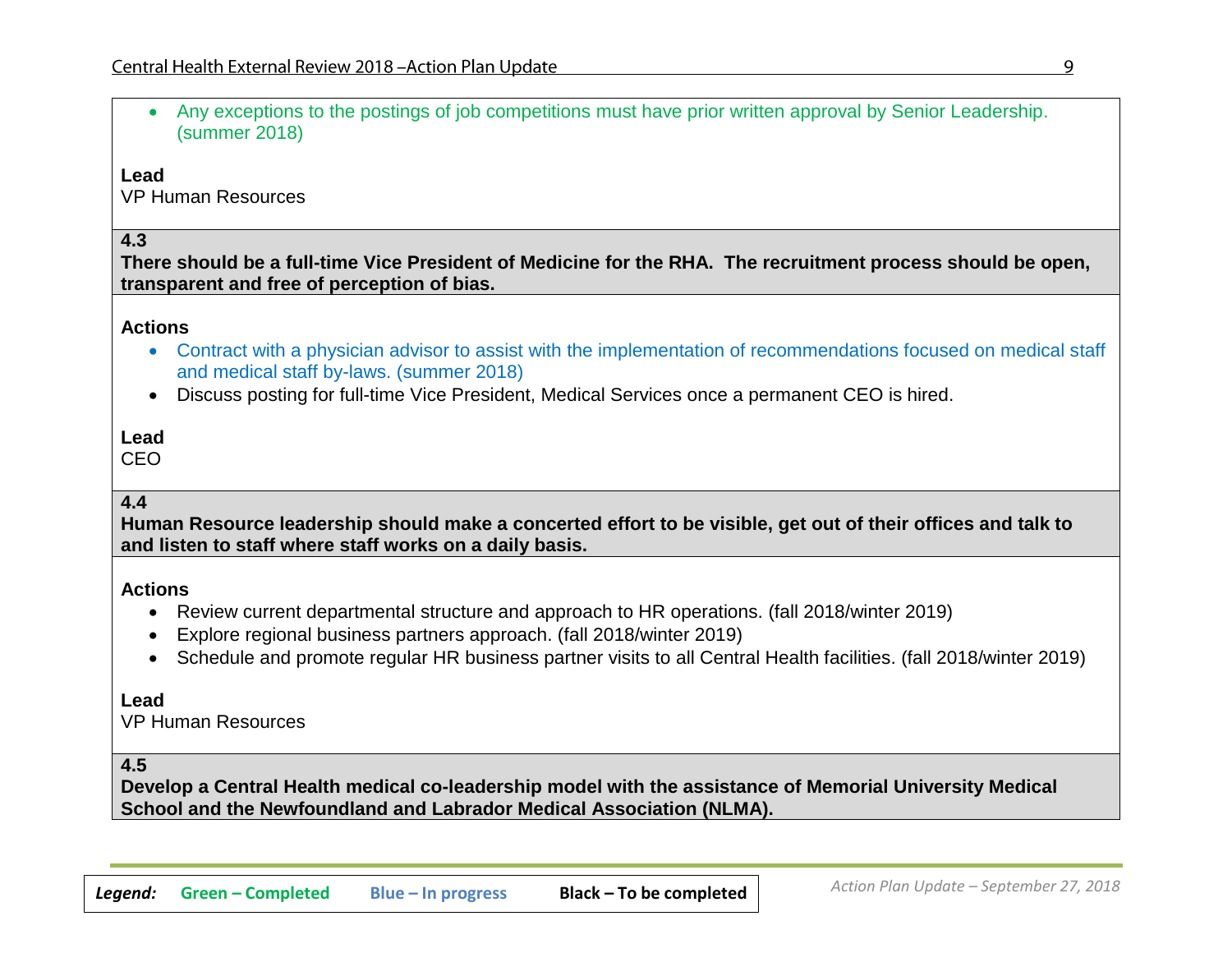Interpretation: This recommendation is interpreted to be a clinical co-leadership model.

Note: Actions under this recommendation should be reviewed with actions under recommendations 5.6.

#### **Actions**

- Consult with Memorial University, RHA's and other stakeholders to explore approaches in clinical co-leadership. (fall 2018)
- Request Newfoundland and Labrador Centre for Applied Health Research to conduct a CHRSP review of clinical leadership models. (fall 2018)
- Survey current Central Health administrative directors and physician leaders to identify what works and what changes need to be considered to advance a regional approach to the provision of clinical services. (winter 2019)
- Develop consensus on roles, responsibilities, and accountabilities for physicians, administrative directors, and clinicians in a co-leadership model. (winter/spring 2019)

### **Lead**

VP Medical Services

VP Patient Services and Chief Nursing Officer

# **CLINICAL MANAGEMENT**

#### **5.0**

**Implement a primary health care collaborative care (family physician, midwifery and obstetrical support) model of obstetrical care regionally building on the successful primary care model at CNRHC.**

- Continue to recruit for obstetrician for JPMRHC. (ongoing)
- With the goal of having obstetricians, family physicians, and midwives work collaboratively in a PHC model of care:
	- $\circ$  continue to work with the midwifery consultant. (ongoing)
	- o identify resources (e.g. first assists) required to support C-sections. (summer/fall 2018)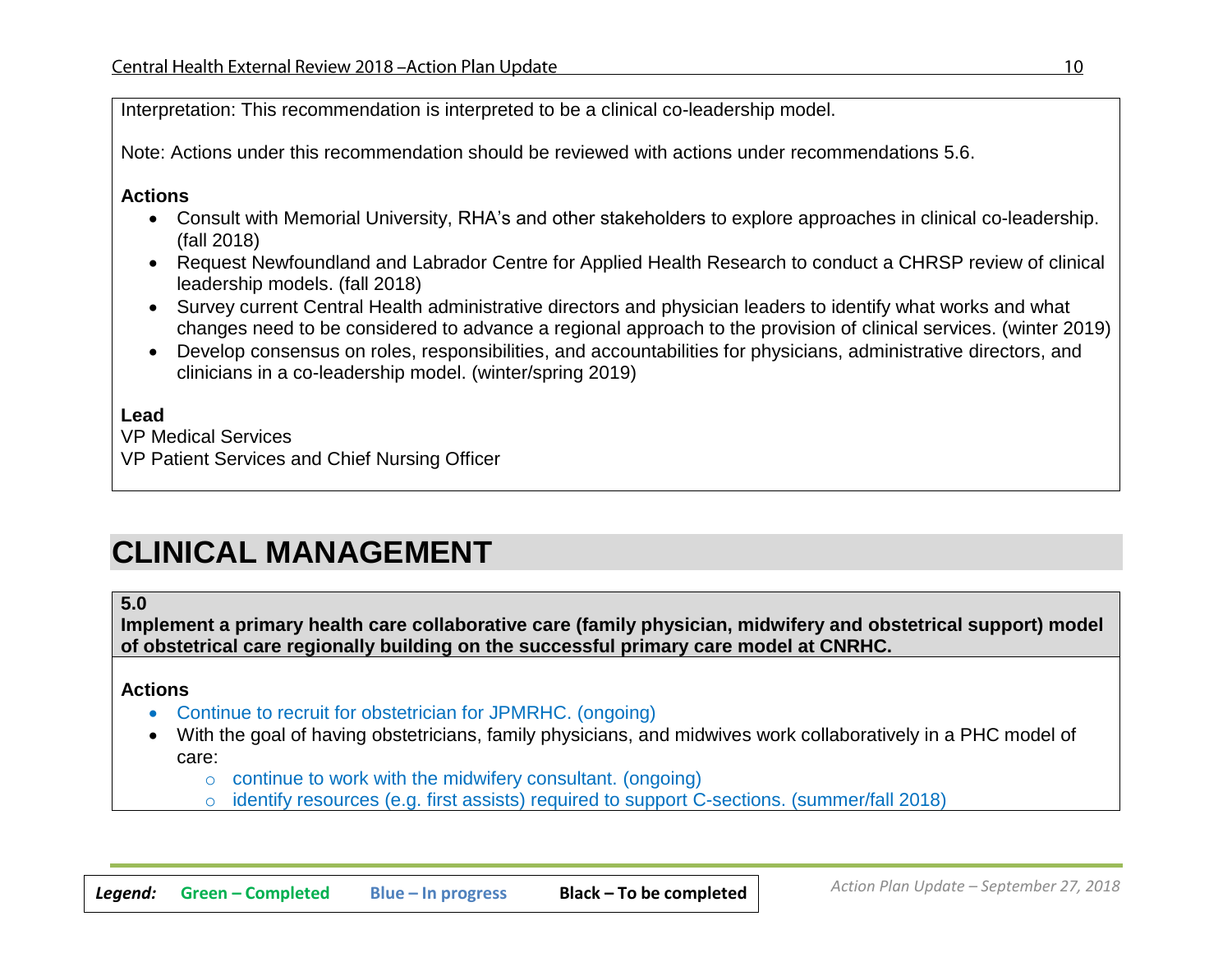| $\circ$ work with family physicians in Gander area to identify individuals interested in providing primary care |
|-----------------------------------------------------------------------------------------------------------------|
| obstetrical services and labour and delivery support at JPMRHC. (fall 2018)                                     |

 $\circ$  support and facilitate process for family physicians interested in providing primary care obstetrical services. (fall 2018/winter 2019)

#### **Lead**

VP Medical Services

VP Patient Services and Chief Nursing Officer

**5.1** 

**Engage Memorial University expertise to undertake a qualitative and quantitative evaluation of the Ottawa Model of Care focused on communication, patient safety and outcomes. \***

### **Actions**

- Central Health and NLCHI completed evaluation work in this area. (fall 2018)
- Review models of nursing care. (summer/fall 2018)
- Meet with the facilitators, educators, and union about proposed change in the nursing model of care. (fall 2018)
- Update job descriptions based upon a revised nursing model of care. (fall 2018/winter 2019)
- Identify realignments/reassignments to support a revised nursing model of care.(fall 2018/winter 2019)
- Provide education on realignments and reassignments for staff. (fall 2018/winter 2019)
- Review existing composition of nursing leadership councils. (fall 2018/winter 2019)
- Implement the revised nursing model of care, and follow the PDSA process with a focus to improve communication and patient outcomes. (fall 2018/winter 2019)

# **Lead**

VP Patient Services and Chief Nursing Officer

# **5.2**

**Seek assistance from Memorial University Medical School to develop a Peer Support Network for Central Health physicians.**

Note: Actions under this recommendation should be reviewed with actions under recommendation 3.6.

\* Evaluation work (quantitative and qualitative) on this recommendation completed by Central Health and NLCHI.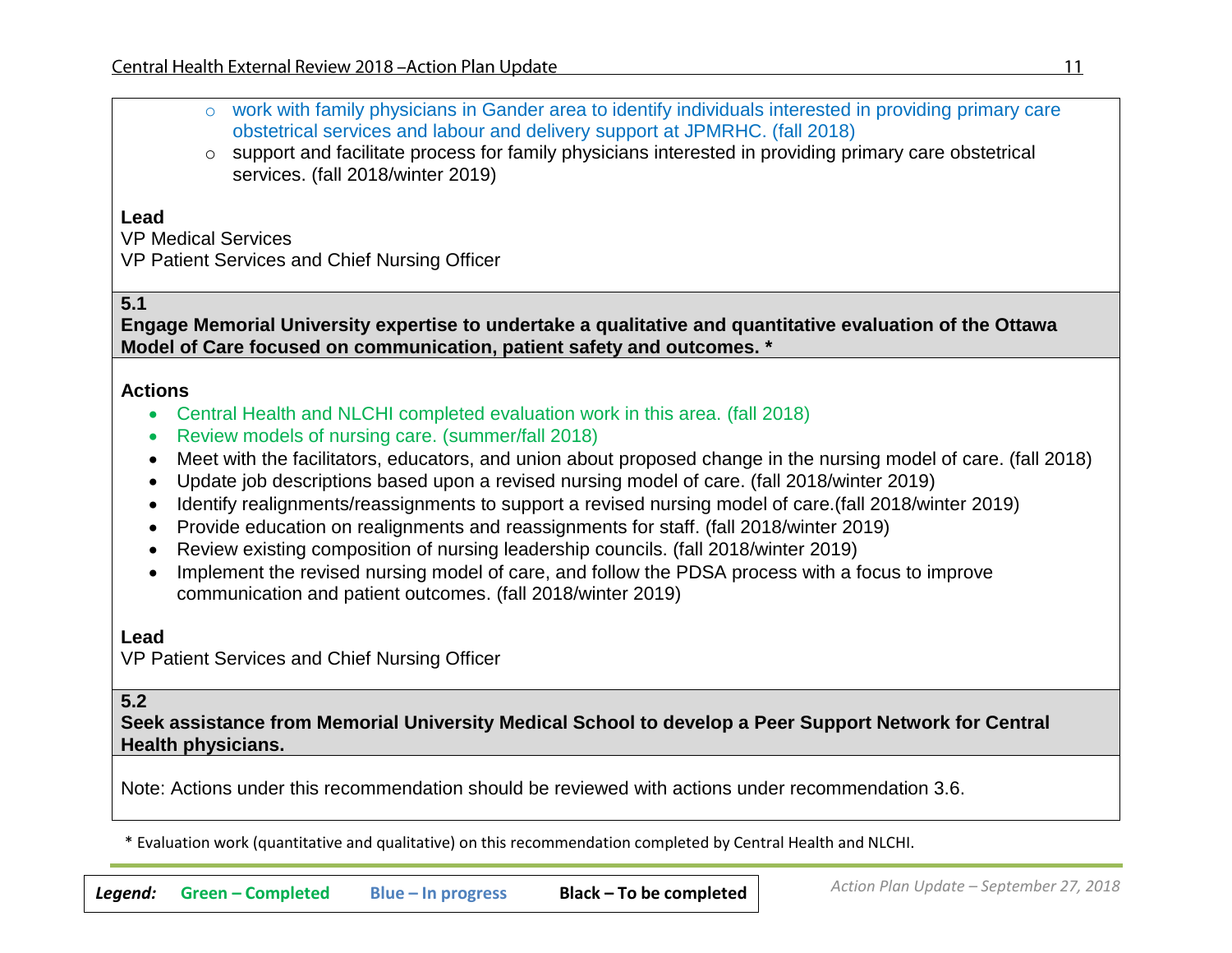#### **Actions**

- Identify physicians to avail of physician peer coaching training to be offered by Memorial University's Faculty of Medicine. (fall 2018)
- Solicit input from physicians regarding the resources they require to be clinically supported in their practices. (winter 2019)
- Develop and implement a revised and robust orientation program for physicians. (winter 2019)
- Building on the work of MUN, NLMA, Shalloway Family Practice Network, and the College of Physicians and Surgeons of NL, begin development and approach to support physicians in their workplaces. (winter/spring 2019)

#### **Lead**

VP Medical Services

#### **5.3**

**Work with Memorial University Medical School and the Newfoundland & Labrador Medical Association to offer courses in Professionalism and Ethics for medical staff as part of a Continuing Medical Education curriculum.**

#### **Actions**

- Meet with Memorial University Faculty of Medicine professionalism working group to better understand initiatives/actions being explored to address areas of professionalism and ethics. (fall 2018)
- Complete *Trust Your Canary* sessions on civility and respect with physician leaders. (ongoing)
- Encourage physician leaders to establish *Trust your Canary* sessions with physicians in their work areas. (fall 2018/winter 2019)
- Initiate discussion with other RHA's and interested stakeholders to advocate for the College of Physicians and Surgeons Newfoundland and Labrador that professionalism ethics and education be considered as an ongoing requirement for licensure. (winter 2019)
- Encourage physicians to participate in educational offerings on professionalism and ethics. (winter 2019)

#### **Lead**

VP Medical Services

#### **5.4**

**Review the clinical management reporting structure to clarify accountability and reduce span of control.**

 $12 \overline{ }$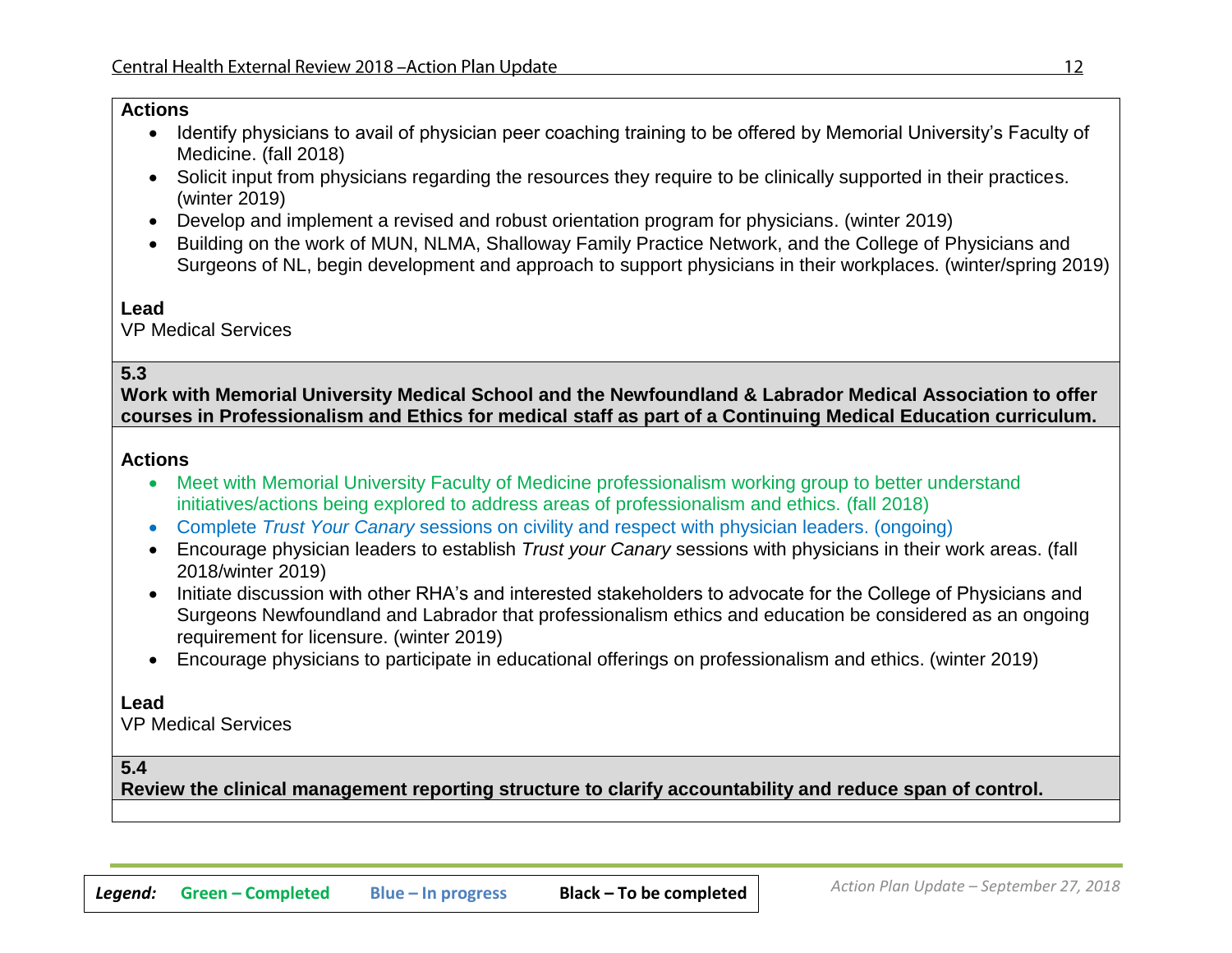#### **Actions**

- Survey managers with respect to committee membership and burden of committees. (summer 2018)
- Survey managers with respect to span of control and factors influencing their ability to carry out their management accountabilities. (fall 2018)
- Clarify role delineations for managers with both operational and program responsibilities. (fall 2018)
- Identify core accountabilities for all managers. (fall 2018/winter 2019)
- Review current reporting structures based upon direct and indirect reports and adjust where possible. Where adjustments are not possible, recommendations to address identified issues to be considered in the 2019-2020 budget process. (winter 2019)

# **Lead**

VP Patient Services and CNO VP Human Resources

# **5.5**

**Combine Medical Advisory Committee into one Regional Medical Advisory Committee (RMAC) Minutes should have Consent Agendas (matters related to pre-reading and approval) and businesses focused on Action Items not verbatim discussions.**

# **Actions**

- Review the current membership and accountabilities, as defined in the current medical staff bylaws of the Regional MAC to determine if adjustments are required. (fall 2018)
- Revise agenda and approach to regional MAC committee meetings, based upon committee accountabilities. (fall 2018)
- Following consultation with physicians, update medical staff bylaws to reflect changes with respect to medical staff structure. (winter/spring 2019)

# **Lead**

VP Medical Services

#### **5.6**

**Central Health work with the Department of Health and Community Services to evolve a programmatic approach to clinical services across the RHA.**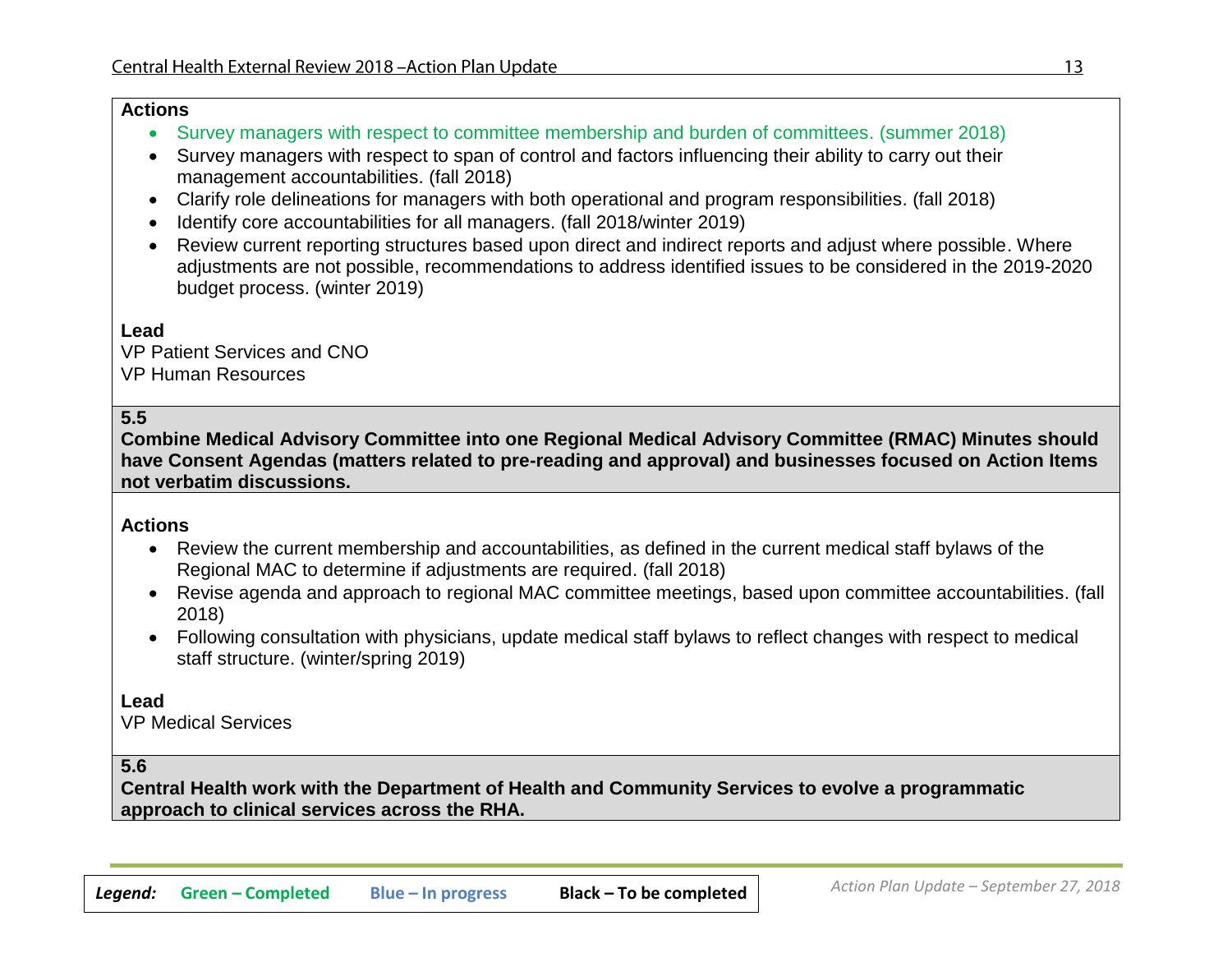Note: Actions under this recommendation should also be reviewed with the work of recommendation 4.5 re: coleadership.

#### **Actions**

- Work collaboratively with DHCS and other RHAs on the evolution of a Provincial Models of Clinical Services. (ongoing)
- Develop a plan to implement regional clinical chiefs for all clinical programs offered at Central Health. (winter 2019)

#### **Lead**

VP Patient Services and Chief Nursing Officer VP Medical Services

### **5.7**

**Central Health in consultation with the DHCS should develop an evidenced based decision making tool for implementing change in clinical services**

#### **Actions**

- Review and modify Central Health's decision-making tool to include consideration of change management strategy. (fall 2018/winter 2019)
- Review literature on change management, and formally adopt a change management strategy. (fall 2018)
- Educate all leaders on the formal change management strategy, process, and procedures. (winter/spring 2019)

#### **Lead** VP Finance and Infrastructure

# **RELATIONSHIPS**

**6.0**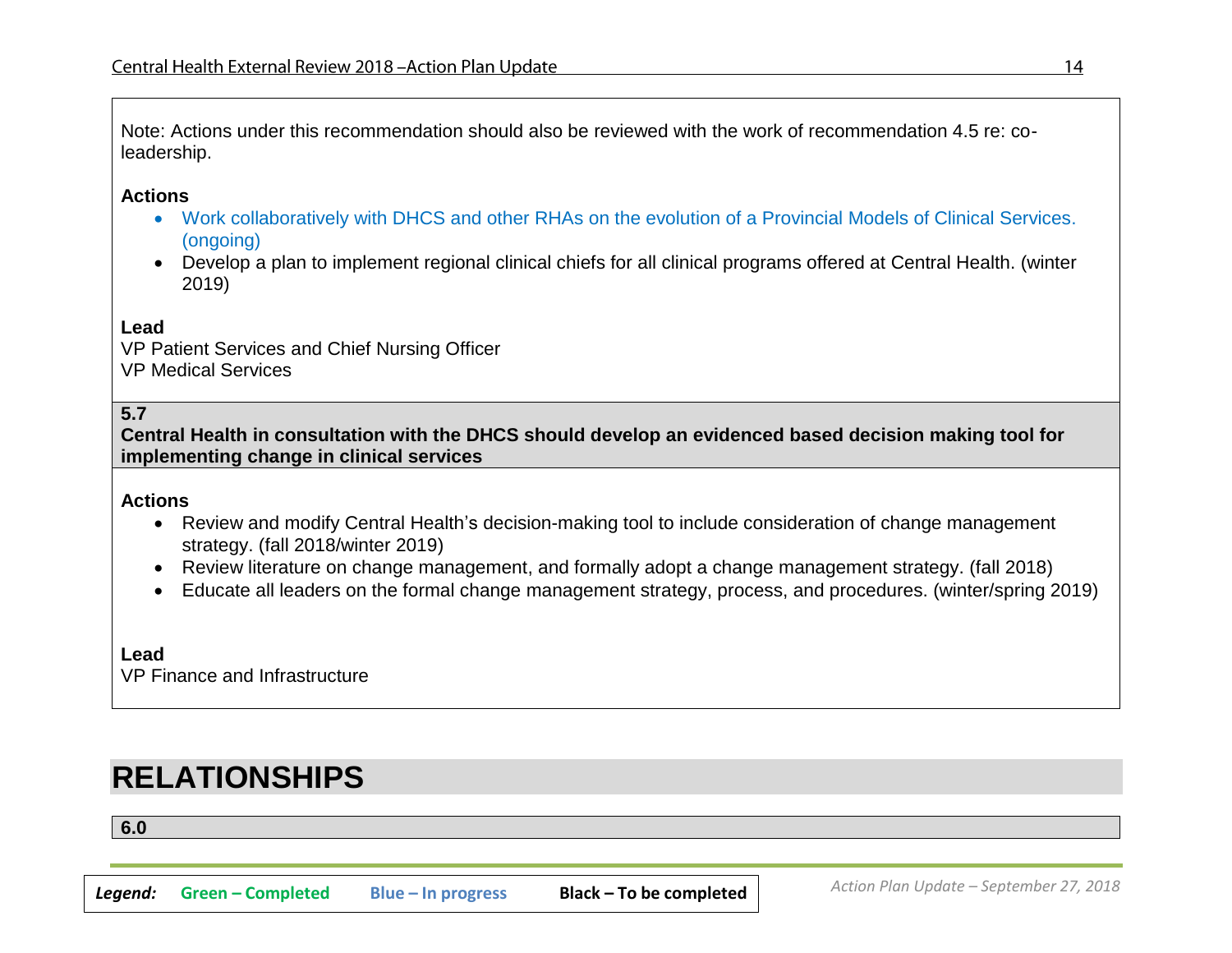# **A clinical management on-call system is needed to support point of care staff after-hours and on weekends.**

### **Actions**

- Develop guidelines for staff with respect to routing of issues to clinical on-call managers and administration oncall managers. (summer 2018)
- Initiate clinical on call. (fall 2018)

# **Lead**

VP Patient Service and CNO

# **6.1**

**Locate senior management offices equally between CNRHC and JPMRHC facilities.**

#### **Interpretation**

Dr. Vaughan clarified that this recommendation does not refer to the number of senior management members in Gander and GF-W.

# **Actions**

- Identify space within the region to relocate the offices of the CEO and VP Medical Services from Corporate Office. (ongoing)
- Once appropriate space has been identified within the region, relocate CEO and VP Medical Services offices.

# **Lead**

VP Finance and Infrastructure

# **6.2**

**The senior leadership team including CEO, individually and regularly as a routine party of their daily activities walk through facilities engaging staff, listening to staff and clinicians and develop action items to incorporate into senior leadership agendas for discussion, action and follow up.**

# **Actions**

• Establish staff meetings/forums on a regular basis at all levels in the organization. (fall 2018/winter 2019)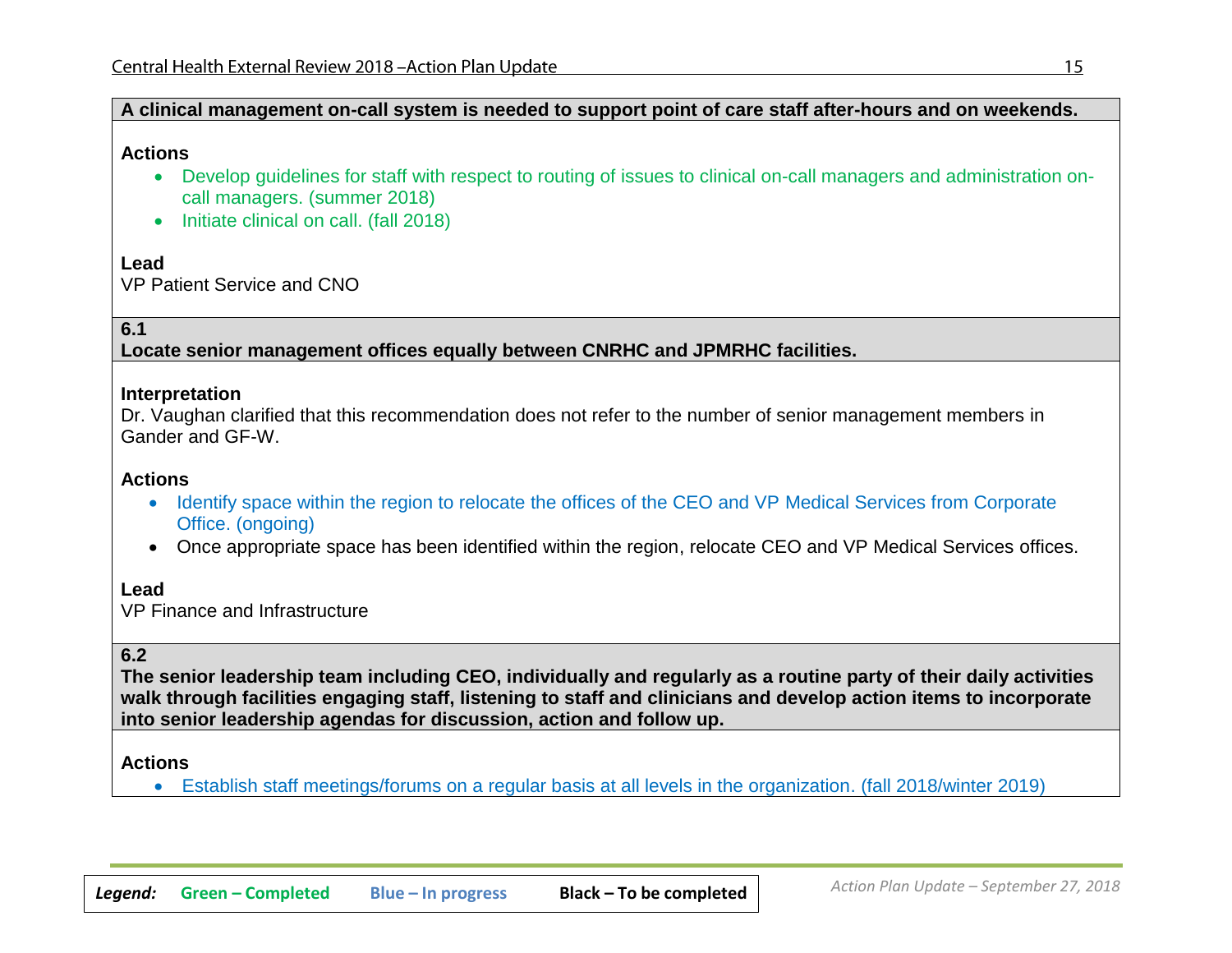- Review and revise, as appropriate, the leadership rounds process currently implemented in acute care to include a feedback loop to staff. Issues identified and not resolved to be placed on the agenda for action by SL team. (fall 2018/winter 2019)
- Extend the leadership rounds process to all sectors of the organization. (fall 2018/winter 2019)
- Revise management job descriptions to include accountability for leadership rounds and patient safety leadership rounds. (winter 2019)

CEO

# **SUCCESSION PLANNING**

**7.0** 

**Central Health should develop and implement an evidence-based, data-driven long-term health human resources strategy for all health professions.**

#### **Actions**

- Continue the work on the comprehensive succession plan, as part of the overall Human Resources Plan. (ongoing)
- Engage with other RHAs for succession planning lessons learned and successes. (fall 2018)
- Review areas/programs where vacancies exist and are difficult to recruit, and develop a plan in conjunction with the program management team. (fall 2018/winter 2019)
- Investigate the use of an external resource to assist with the development of a plan. (winter/spring 2019)

#### **Lead**

VP Human Resources

# **7.1**

**Central Health should promote and support the success of "grow your own" recruiting and retention as one of its primary recruiting and retention strategies.**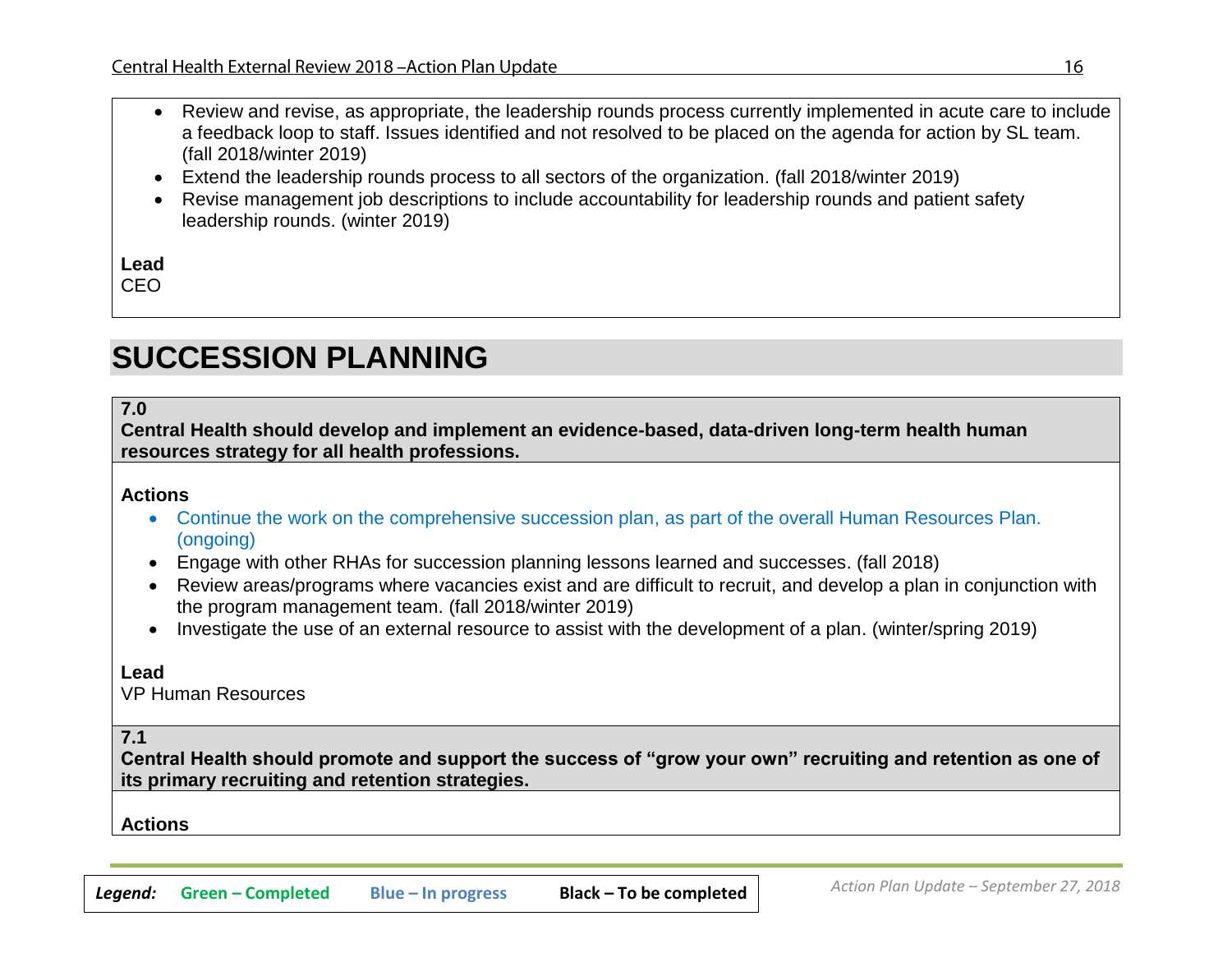- Adopt a policy direction to engage with educational institutions (high school and post-secondary) to educate students on opportunities for employment in the health field and in Central Health. (fall 2018)
- Work with educational institutions to provide clinical placements for students. (ongoing)
- Managers, including physician leaders, to make personal contact with students to address issues that may arise during clinical placements and identify appropriate potential job opportunities within the region. (ongoing)
- Human Resources group to meet with DHCS Workforce Planning Division to review provincial bursary and recruitment incentive programs. (fall 2018)
- Develop an inventory of bursaries/sponsorship opportunities available provincially, and make this information available to staff and the general public. (winter 2019)

VP Human Resources

# **7.2**

**Human Resource leadership should develop and implement a plan to be more visible to staff.**

#### **Note:**

Action under this recommendation should be reviewed with actions under recommendation 4.4.

#### **Actions**

- Continue regular Labor Management and Professional Practice meetings. (ongoing)
- Explore resources required for a regional model of HR Business Partners. (fall 2018/winter 2019)
- Meet with Directors and Managers to identify how to most effectively increase visibility of HR team. (fall 2018)

#### **Lead**

VP Human Resources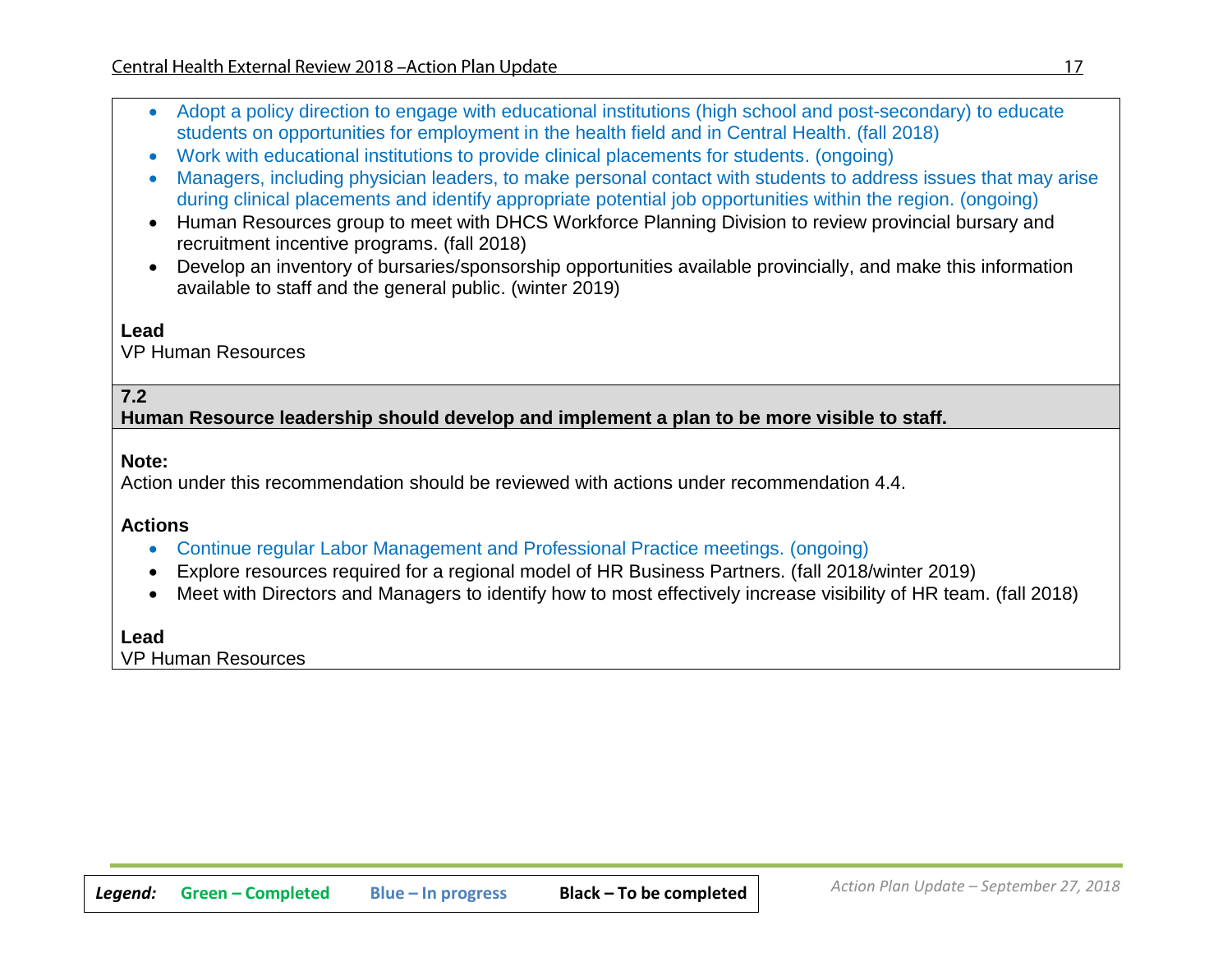# **COMMUNITY ENGAGEMENT**

#### **9.0**

**Develop an RHA Patient Navigator position to assist patients and families chart their way through the healthcare system.**

#### **Actions**

- Review literature on types and roles for patient navigators. (fall 2018)
- Solicit input from Central Health patient advisor group and CACs for ideas with respect to the role of a patient navigator. (fall 2018)
- Review the nature and type of patient complaints received by Central Heath to determine, and along with the literature review, determine the type/focus of navigation position to be considered. (fall 2018)
- Develop a job description, and identify the cost of implementing a patient navigator position. (winter 2019)

#### **Lead**

Director, Corporate Improvement

### **9.1**

**Engage towns of Grand Falls-Windsor and Gander in joint planning session for health services including the articulation of plans for access to collaborative community-based care.**

Note: Actions under this recommendation should also be reviewed with the work of recommendation 3.0 re: collaboration between the municipalities.

- Reach out to Municipalities Newfoundland and Labrador to participate in events (e.g. sponsor networking session at AGM or offer keynote speaker at conferences). (fall 2018/winter 2019)
- Reach out to Town of Gander and Town of Grand Falls-Windsor to have quarterly meetings. (winter 2019)
- Host community stakeholder sessions in GF-W and Gander during environment scan process. (winter/spring 2019)
- Create a time-limited email account and a mailing address to solicit public input. (winter/spring 2019)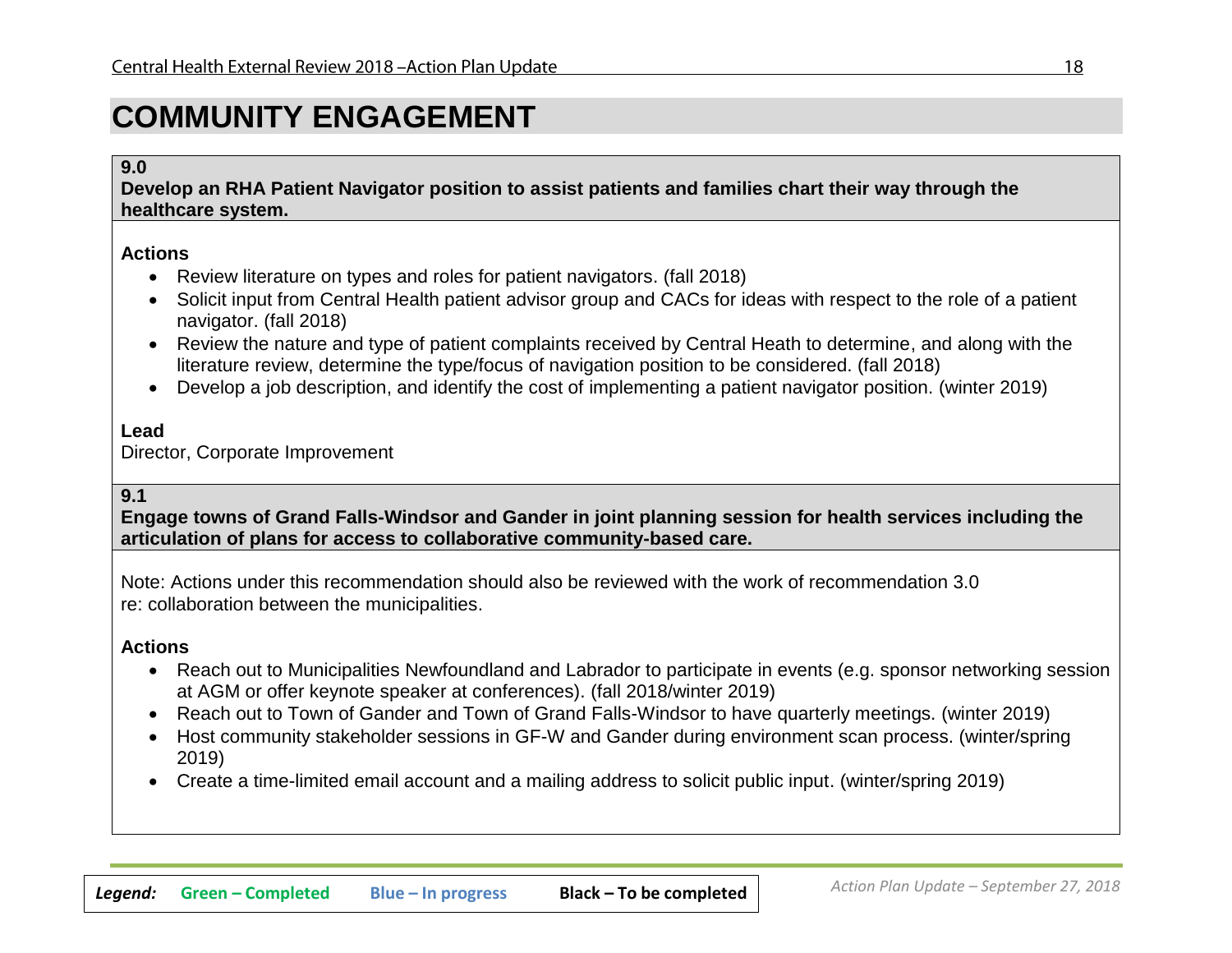.

VP Patient Services and Chief Nursing Officer

## **9.2**

**Strengthen Community Advisory Committee relationship with the Board by having the Chair of each CAC attend the Board Meeting to report on current issues.**

#### **Actions**

- CACs co-chaired by a member of the Board of Trustees. (completed)
- CACs submit minutes of meetings to be included in the Board package, with Board members speaking to issues at Board meetings. (completed)
- CACs come together once a year to share their activities with other CACs. (completed)

#### **Lead**

VP Patient Services and Chief Nursing Officer

#### **9.3**

**Engage the Community Advisory Committees in the development of a recruitment and retention strategy for healthcare professionals**

#### **Actions**

- Review the terms of reference for CACs, and incorporate additional objectives of working with Central Health to assist in recruitment and orientation efforts where appropriate. (fall 2018)
- Work with CAC members to formalize an information package for potential recruits that can be shared during the recruitment process. (winter 2019)
- Provide information to CACs regarding contact information for potential recruits (e.g. where to access/inquire about job vacancies, etc.). (winter 2019)
- Members of CACs to identify community activities to welcome health care professionals to communities. (winter/spring 2019)

#### **Lead**

Director of Communications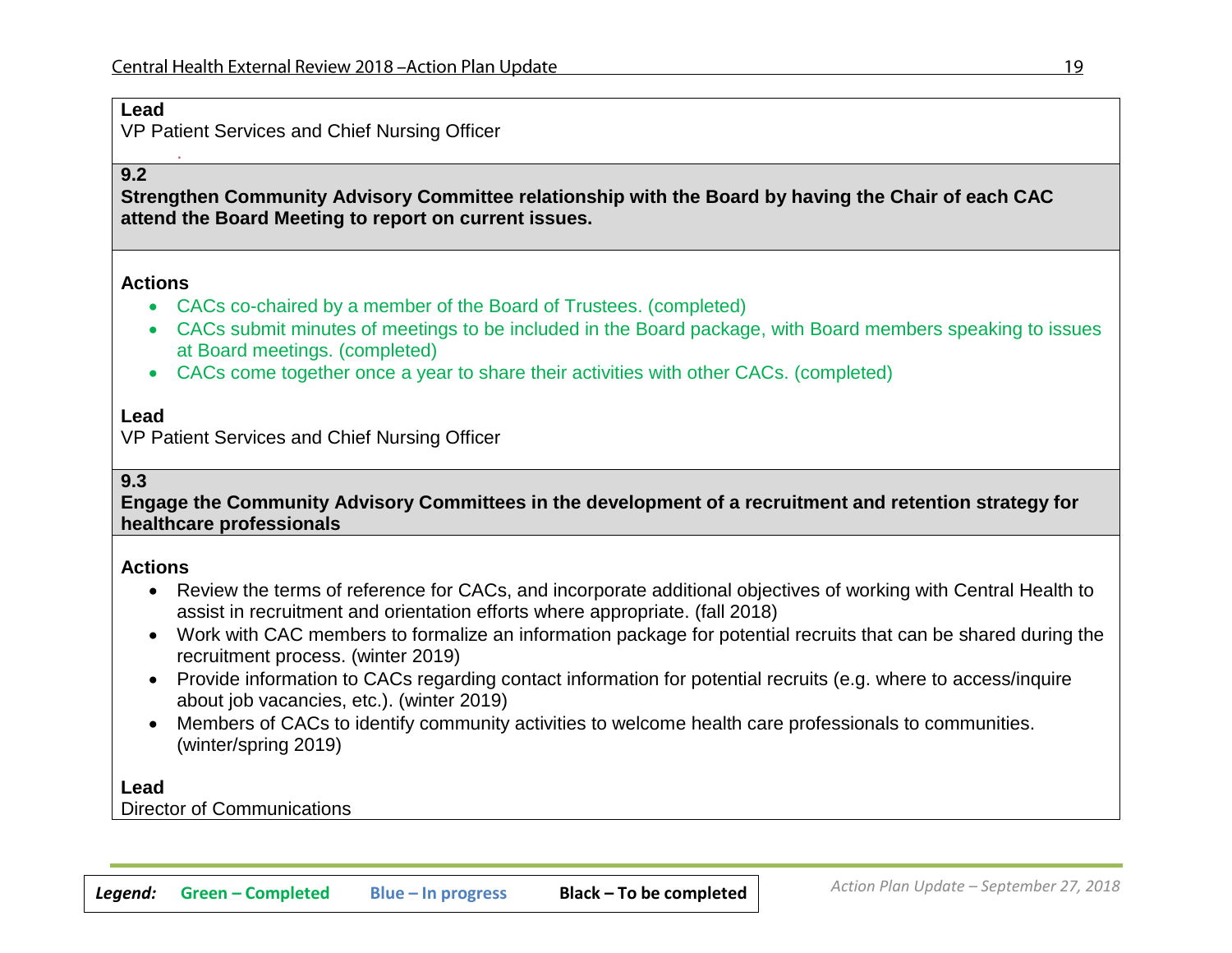### **9.4**

**Update Central Health website to a more user-friendly resources for accessing resources.**

#### **Actions**

• Redevelop website. (ongoing)

#### **Lead**

Director of Communications

# **OTHER ISSUES**

#### **10.0**

**Paramedics responsible for security in Emergency Departments and Hospitals. Paramedics are not trained in security measures. The reviewer raised this with Board members and staff during the review.**

#### **Actions**

- Eastern Health to review and identify recommendations, with respect to enhancing security and emergency management services within Central Health. (spring 2018)
- Identify funding options for the provision on-site security services at both regional referral centers. (summer 2018)
- Finalize contract to provide on-site protection services. (summer 2018)
- Realign an existing management position to include responsibility for regional protection services. (summer 2018)
- Communicate the duties and responsibilities of onsite security to employees, physicians, volunteers, and the public. (summer 2018)
- Manager of Security, Emergency Management Systems and Business Continuity hired. (fall 2018)

#### **Lead**

VP Human Resources

#### **10.1**

**Paramedics required to be stationed at "The Junction" have no bathroom facilities.**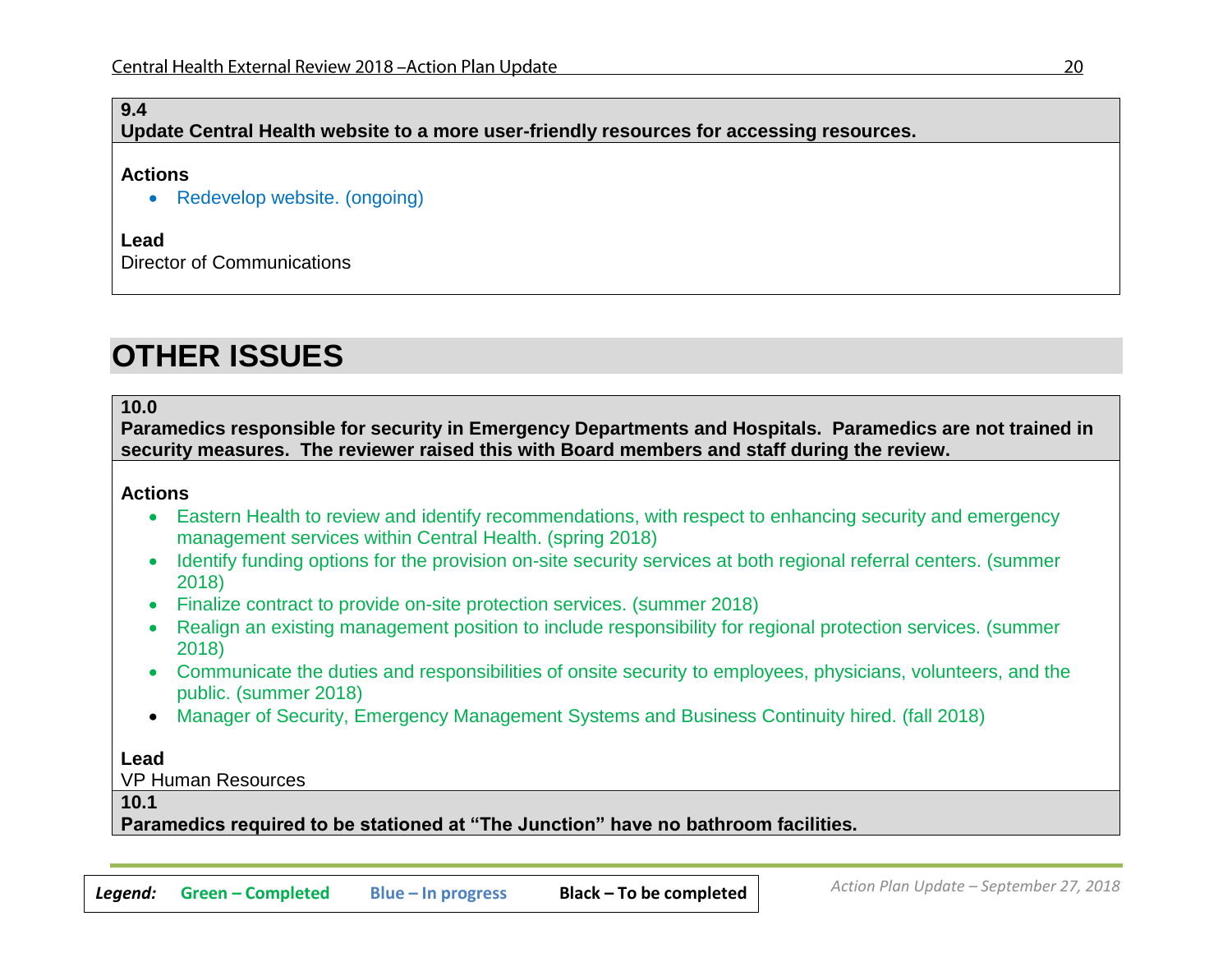### **Actions**

- Review statistics regarding placement of ambulances at "the junction" and reason for relocation. (summer 2018)
- Review staffing complement of paramedics for hospital-based ambulance service in Baie Verte and Springdale. (summer 2018)
- Identify options to mitigate relocations to "the junction". (ongoing)

# **Lead**

VP Patient Services and Chief Nursing Officer

# **10.2**

**Infection Prevention and Control reports to management without senior authority to require clinical attention.**

### **Actions**

- Meet with Infection Prevention and Control staff to identify areas of concern with the current organizational reporting structure. (summer/fall 2018)
- Following discussion with IPC staff, confirm and or realign reporting structure. (fall 2018)

# **Lead**

VP Patient Services and Chief Nursing Officer

# **10.3**

**The reviewer heard many longstanding individual Human Resources complaints symptomatic of the culture deficit noted in the review.**

- Separate the EFAP function from the Respectful Workplace Program. (summer/fall 2018)
- Continue to offer the Working Minds training for managers and employees. (ongoing)
- Assign program responsibility for psychological health and safety to one individual within the Employee Wellness portfolio. (fall 2018)
- Review the current Respectful Workplace, Harassment, and Bullying policy to align, where possible, with the Government of Newfoundland and Labrador Workplace harassment policy. (fall 2018)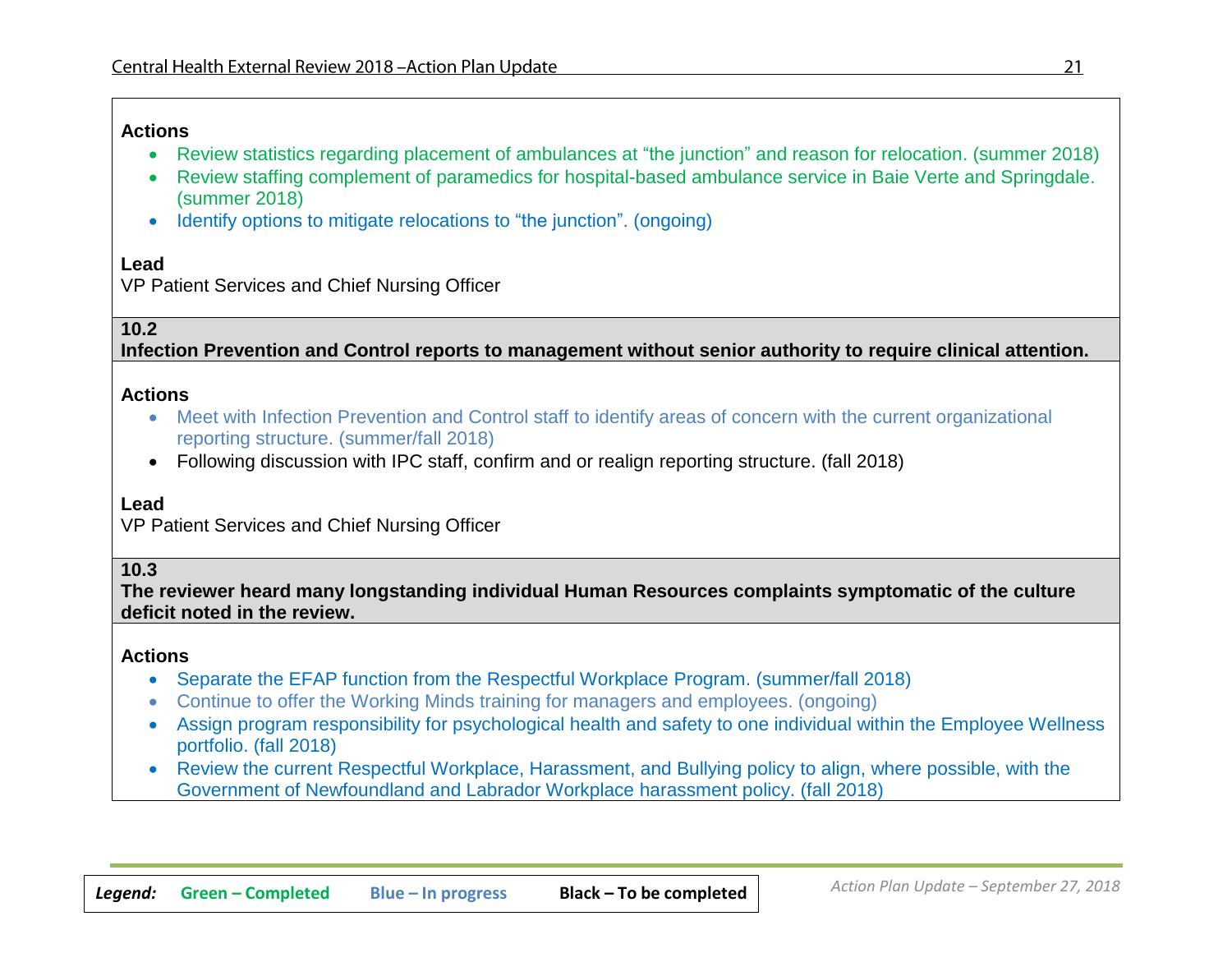- Participate in education sessions offered by DHCS to increase workplace harassment investigators. (fall 2018) clarify
- Encourage the practice of beginning all meetings with a patient/family/employee story/experience that espouses Central Health values. (fall 2018)
- Incorporate values-based approach into the interview process for new employees. (fall 2018/winter2019)
- Develop a plan/strategy to promote and celebrate Central Health values. (winter 2019)
- Include cultural sensitivity and diversity awareness training as part of cultivating and supporting a safe and respectful workplace. (fall-spring 2019)
- Design and deliver a workshop for managers on accountability. (winter/spring 2019)

VP Human Resources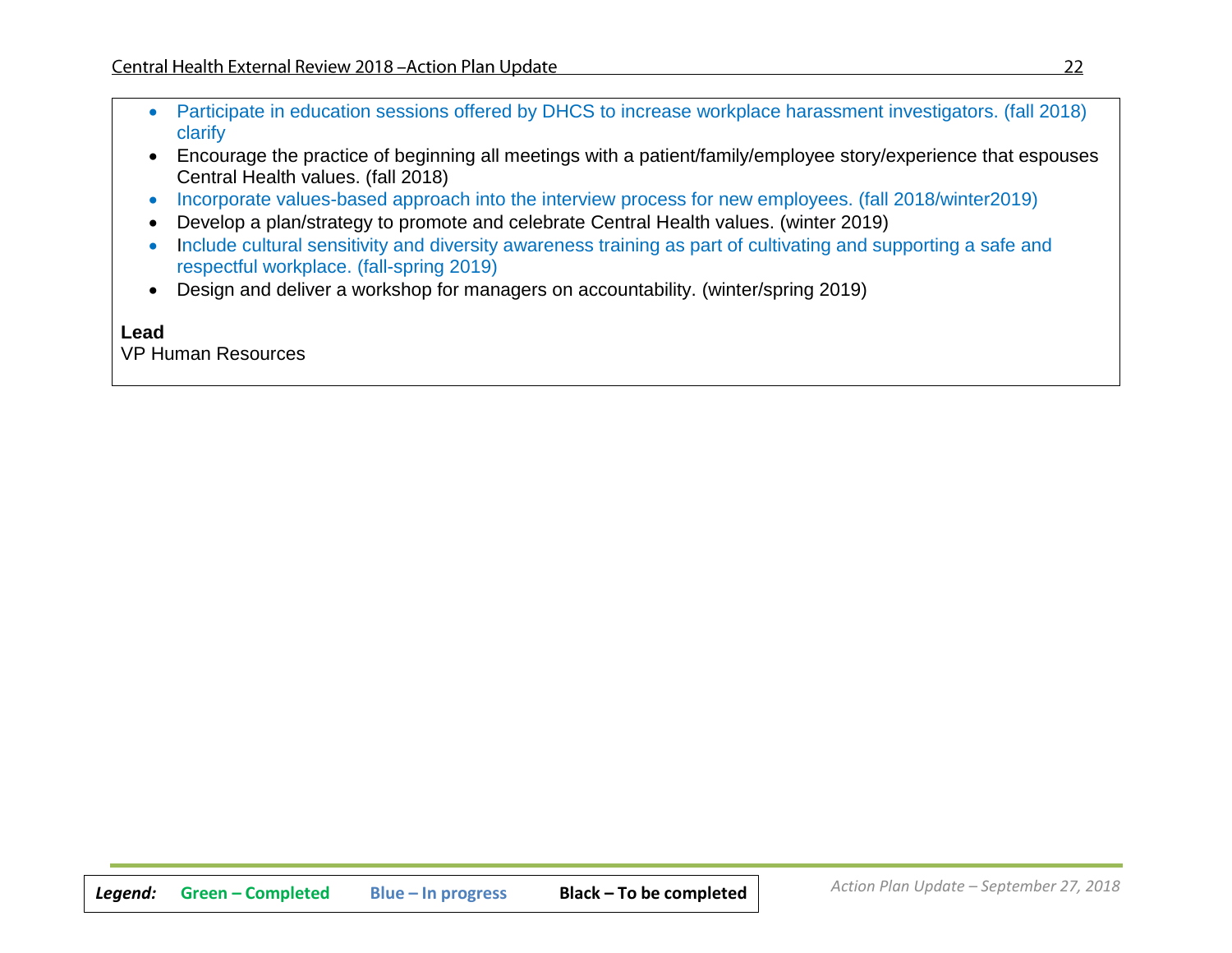# **Glossary – Acronyms**

AON employee engagement survey - A survey based on the *AON Engagement Model*; a model of the business impact of engagement, employee engagement itself and the factors of the work experience that lead to higher engagement. In addition to measuring employee engagement, it also measures 16 work-experience dimensions: Career & Development, Collaboration, Customer Focus, Decision-making, Diversity & Inclusion, Empowerment/ Autonomy, Enabling Infrastructure, Employee Value Proposition (EVP), Manager, Mission/Values, Performance Management, Rewards & Recognition, Senior Leadership, Talent & Staffing, Work Tasks and Work/Life Balance.

CACs - Community Advisory Committees.

CH - Central Health.

CHRSP - The Contextualized Health Research Synthesis Program of Memorial University of Newfoundland and Labrador. Working in partnership with the provincial healthcare system to identify questions of urgent importance, CHRSP synthesizes existing research evidence and contextualizes findings to support evidence-based decisions in the Newfoundland and Labrador healthcare system.

CME - Continuing Medical Education.

DHCS - Department of Health and Community Services.

EFAP - Employee and Family Assistance Program.

Excellence Canada's Guarding Minds - A resource (survey and summary reports) to help assess, protect and promote psychological health and safety in their workplaces.

Gardiner Institute - An association within the Faculty of Business Administration, Memorial University, that delivers current and relevant professional development programs that advance the business and leadership knowledge and/or skills of organizations and existing or aspiring supervisors, managers, executives and entrepreneurs.

ICD - Institute of Corporate Directors.